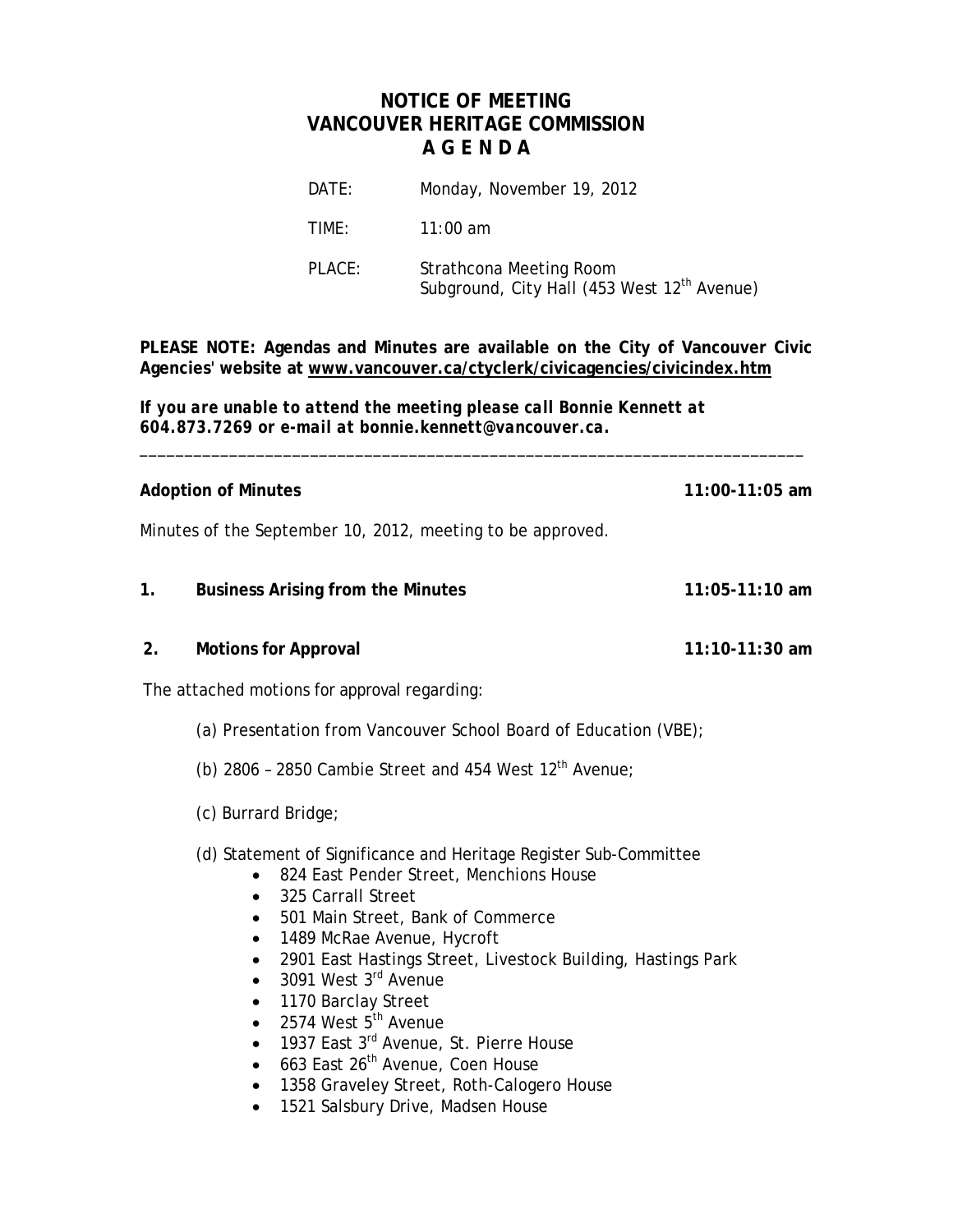- (e) Heritage Awards Planning Sub-Committee; and
- (f) Statement of Significance and Heritage Register Evaluation Reviews
	- 1733 Kitchener Street, The Scott House
	- 1008 Homer Street The Bogardus Wickens & Begg Building.

### **3. Conservation Review**

### **(a) 1677 East 22nd Avenue, The H.J. Friend House 11:30-12:30 pm Proposed VHR C DE415911**

The building at 1677 East  $22^{nd}$  Avenue was built in 1927 and is a good example of a speculatively-built bungalow constructed in the Cedar-Cottage Neighbourhood in the 1920s. The house is valued for its surviving form, details, and materials, and for its association with the development of vacant lands between town sites which grew up along rail and Interurban stops, streetcar lines, and other major intersections along Kingsway and other major streets during the Edwardian building boom, and in some cases earlier. In the case of the H.J. Friend House, the area between Epworth (associated with the Epworth Interurban Station which was located approximately where the Croatian Cultural Centre is today) and neighbourhoods to the west began to be developed in the 1920s and 1930s as the economy recovered after the First World War. Today this area is noted for containing a number of homes from this period of development.

The application proposes to add the existing building to the Vancouver Heritage Register in the C category, designate it, and subdivide the property to allow for the construction of a new Two-Family Dwelling (duplex) on a newly created parcel to the north of the house. The zoning applicable to the site is RT-10 which permits infill development and Small House Duplex Development on some sites. A variance of the Subdivision By-law is proposed through the HRA to allow for the proposed parcel configuration. A variance of density is also proposed. The main zoning items are listed below:

| Item                | Existing          | Permitted                       | Proposed                    |
|---------------------|-------------------|---------------------------------|-----------------------------|
| Overall density for | 0.49 FSR          | Up to 0.75 FSR                  | 0.86 FSR                    |
| the lands           | $(2,797$ sq. ft.) | (4,278 sq. ft.) or 0.80 FSR for | $(4,912$ sq. ft.)           |
|                     |                   | <b>Small House Duplex</b>       |                             |
|                     |                   | Development (not proposed)      |                             |
| Use                 | One-Family        | One- and Two-Family Dwellings,  | Heritage Building: One-     |
|                     | <b>Dwelling</b>   | infill development, and Small   | <b>Family Dwelling</b>      |
|                     |                   | House Duplex development        | New Building: Two-          |
|                     |                   |                                 | <b>Family Dwelling</b>      |
| Site Area           | 5,704 sq. ft.     | 3,292 sq. ft. minimum for a     | $2,813$ sq. ft. for the     |
|                     |                   | One- or Two-Family Dwelling, or | heritage building parcel    |
|                     |                   | any of these in combination     | and 2,504 sq. ft. for the   |
|                     |                   | with an infill building         | new building parcel         |
| Number of Dwelling  |                   | 3 maximum                       | 3 total for the site (not a |
| Units               |                   |                                 | variance)                   |

Site Area: 5,704 square feet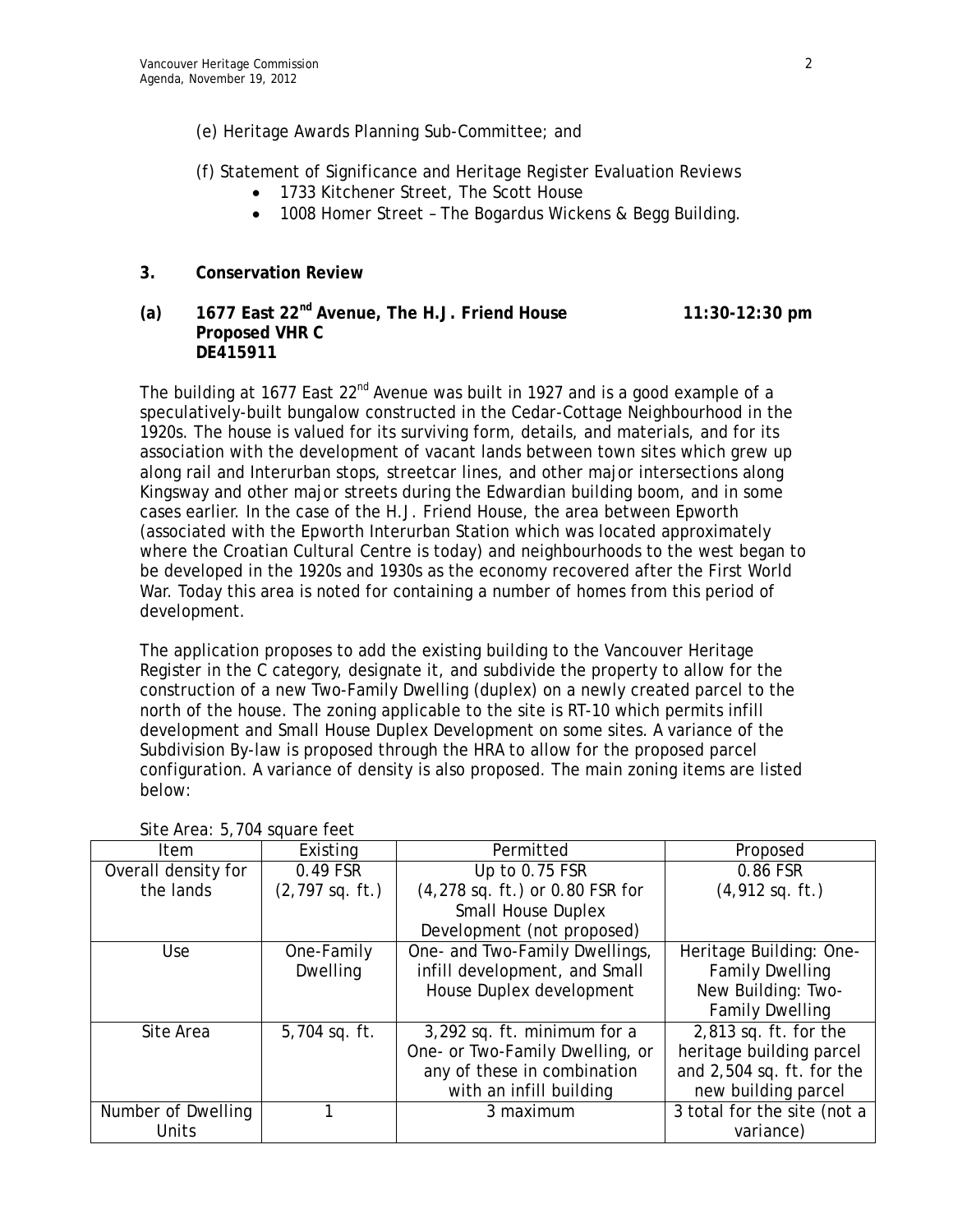The Statement of Significance Sub-Committee recently reviewed the Statement of Significance for  $1677$  East  $22^{nd}$  Avenue and the Register Evaluation for the site in advance of the application and found the information incomplete. No resolution has been brought forward. Therefore, the revised Statement of Significance and Register Evaluation are proposed to be reviewed at this meeting along with the application.

#### **Issues**

- (i) Statement of Significance, Register Evaluation, and Conservation Plan; and
- (ii) Overall proposal and compatibility of the new infill building.

| Applicants:  | James Burton, Birmingham & Wood Architecture Planning              |
|--------------|--------------------------------------------------------------------|
|              | Paul Preto, Dwell Projects                                         |
| Attachments: | Statement of Significance, Register Evaluation, Conservation Plan, |
|              | and drawing package                                                |
| Staff:       | James Boldt, Heritage Planner                                      |

| (b) | 6405 Prince Edward Street,   | $12:30-1:00$ pm |
|-----|------------------------------|-----------------|
|     | Proposed addition to the VHR |                 |

The site at 6405 Prince Edward Street is not listed on the Vancouver Heritage Register. The owner is preparing submissions for a possible Heritage Revitalization Agreement (HRA) / designation application. However, at this point in time, some urgent roof repairs are required in advance of an application. The owner wishes to seek the Commission's advice on roofing material options in advance of an application and preparation of a Conservation Plan.

#### **Issues**

(i) Re-roofing of house in advance of an HRA/ Conservation Plan application.

| Applicant:   | James Wallace, owner            |
|--------------|---------------------------------|
| Attachments: | Draft Statement of Significance |
| Staff:       | James Boldt, Heritage Planner   |

#### **4. Sub-Committee Reports 1:00-1:30 pm Statement of Significance and Heritage Register Sub-Committee**

At its meeting on October 22, 2012, the Statement of Significance / Heritage Register Subcommittee reviewed three Statements of Significance. The attached report summarizes those comments and a draft recommendation will be presented to the Commission.